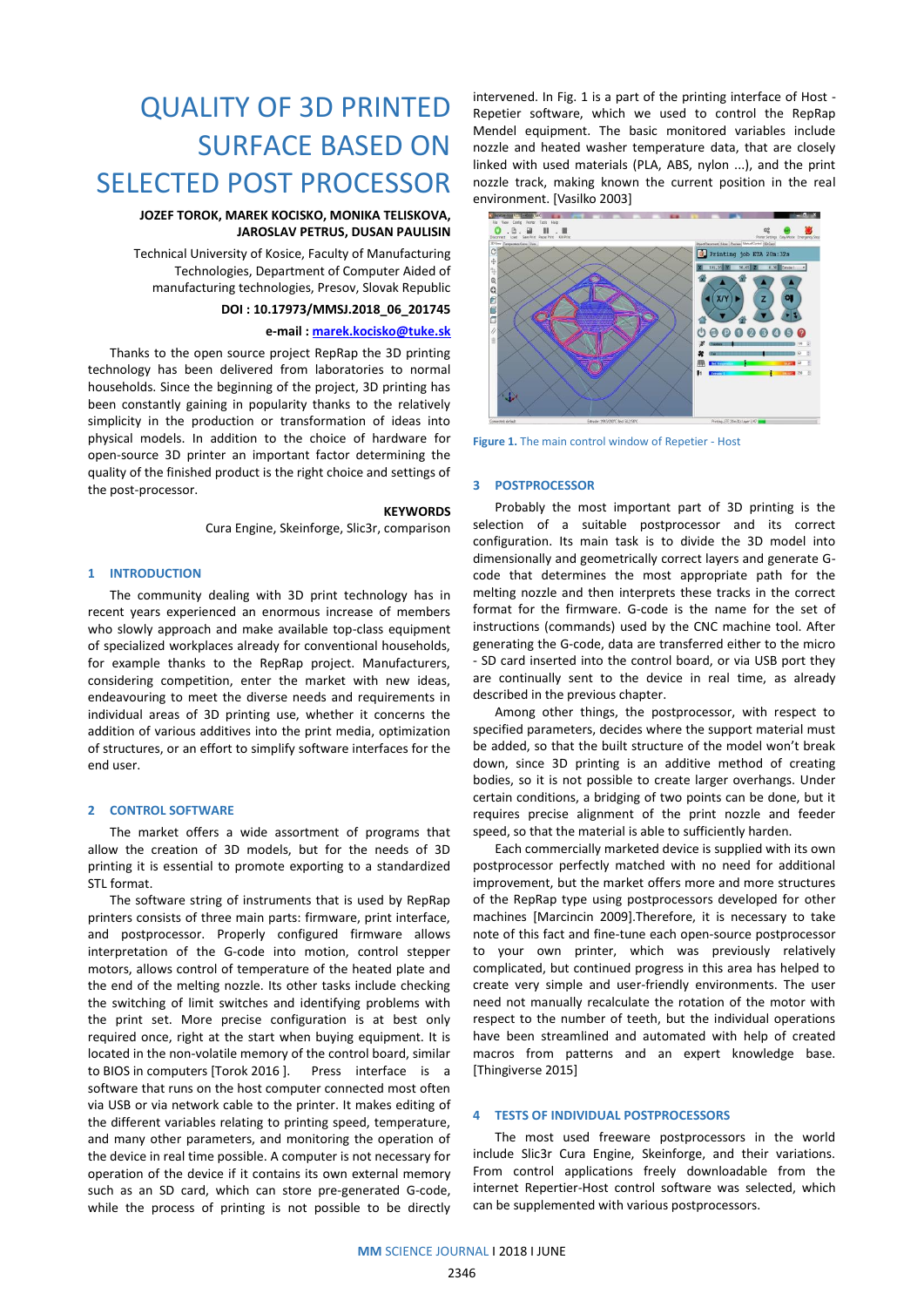In order to correctly compare all three postprocessors they were consistently given initial parameters for the layer height, the diameter of the material used and the working temperature when generating model G-code. Layer thickness was set at 0.20 mm for better processing of details at the top of the tested model, and the diameter of the material used was 1.75 mm. The resulting model was printed using PLA print medium, which was chosen because of its beneficial properties even in a device which was not fine-tuned. Other variables were left in their native baseline values. For testing a model was chosen thanks to its details suitable for a basic comparison of postprocessors (Fig. 2). Each of the mentioned postprocessors had the support material function turned on, but only Skeinforge, considering its parameters, used this option. [Marcincin 2011]



**Figure 2.** Tested model

# *4.1 Cura engine*

This software is open source, based on the Printrun program. Cura has very nice and simple properties, and produces one of the best and cleanest G-codes which can be created. It was designed for Ultimaker printers but its features are useful also when using other printers of the RepRap project. The Printrun control program is combined with the Cura Engine cutting tool, which converts a 3D model from the given computer to instructions for printing. The great advantage of this software is a preview of the object and this way errors can be identified before sending to print. [Marcincinova 2012 ]

This postprocessor generates the first layer, where blue lines show the printed material that flowed through the nozzle on a heating pad, and the green layers show the print head movement to no purpose (Fig. 3). This postprocessor worked very fast and reliably, but there was a problem in creating layers on top of the object, where it could not create more precise details.



**Figure 3.** The first and the final model generated by a Cura Engine postprocessor

# *4.2 Slic3r*

The Slic3r tool for converting a digital CAD model to print instructions for a 3D printer is the most popular choice among users because of its simplicity, speed and versatility. Its great advantage is a guidance built-in module, which is mainly used by beginners with minimal experience in creating 3D print models. In the production of models using this method, several possible causes for the emergence of errors during printing occur. One of the most common mistakes is if support material calculation of the postprocessor is wrong. These postprocessors

include also Slic3r, which feeds material in the wrong direction and therefore it is difficult to remove from a heated pad, which could be solved by the proper treatment before printing, but mainly from models which, if incorrectly separated, may result in breaking or deformation. [Liu 2010]

Under the same conditions as the Cura Engine we can compare the first layer and the final model of postprocessor Slic3er (Fig. 4). It is clear that this G-code generator performs not quite logical movements of the print head, resulting in a longer print time, but with proper calibration of printer and changing settings in Slic3r, this problem can be minimized.



**Figure 4.** The first and the final model generated by a Slic3r postprocessor

## *4.3 Skeinforge*

The Skeinforge modular system, version 41, is a string instrument created in the Python programming language and its main task is to transform a graphic model into G-code, which is then sent to the printing device in a format understood by the 3D printer's electronics, which is: x3g. or S3G. This postprocessor is quite confusing and intricate but working with it, after refining profiles, allows individual parameters to be set to make it possible to create the best possible details, and the fastest and highest quality results.

When comparing all three postprocessors, this one, similarly to Slic3r, failed in slow generating and also in redundant paths of print nozzles (Fig. 5). These transitions to no purpose have their justification in certain cases, where you need to have a longer time for printed material solidification. When creating this support material, this postprocessor, as one of the three selected, didn't disappoint and created basic support for the model, but the big drawback is the excess layer between two blades (at the top right), which was inefficient and unnecessarily added generating time. These shortcomings can be eliminated by refining the software; however, considerable experience in working with this postprocessor is required.



**Figure 5.** The first and the final model generated by a Skeinforge postprocessor

## **5 RESULTS VALUES ASSESSMENT**

Based on a comparison of individual postprocessors with the same parameters in settings, a concise table of measured values was created (Tab. 1). It shows that the best option in terms of speed is the Cura Engine, but it should be noted that this generator is not suitable for parts with fine details, since in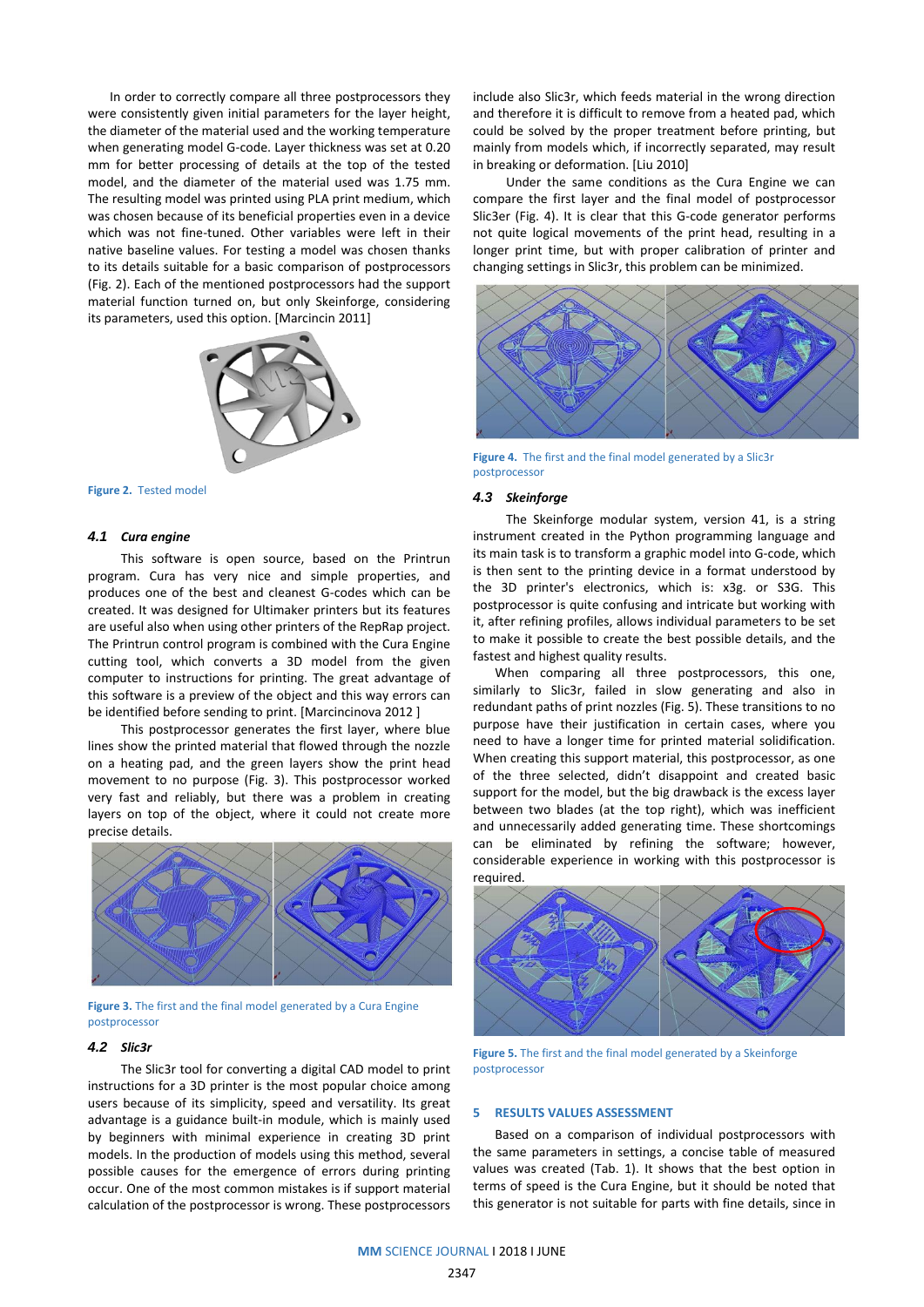complex rugged shapes it usually arbitrarily omits some contours.

For hollow objects such as vases or objects with soft contours, Slic3r is the best, but the heavier material used must be taken into account.

The Skeinforge postprocessor is suitable for users who already have some experience with RepRap community printers and are committed to experimenting with the settings for the best possible print. The advantage of this postprocessor is the thorough adding of support material, which the other software applications neglected.

Each of the selected postprocessors after generating Gcode assumed the time required for printing, but their values were, compared to real time, optimistic (Fig. 6). Working waveforms can be fine-tuned by changing settings or adding expansion knowledge modules.



Figure 6. Comparison of estimated time to real time print

| <b>Postprocessor</b>              | <b>Cura Engine</b> | Slic3r | <b>Skeinforge</b> |
|-----------------------------------|--------------------|--------|-------------------|
| <b>Estimated print time (min)</b> | 13                 | 25     | 34                |
| <b>Real print time (min)</b>      | 19                 | 28     | 38                |
| Length of used material (mm)      | 1069               | 1287   | 1196              |
| <b>Number of coated layers</b>    | 48                 | 47     | 49                |
| <b>G-code generating time (s)</b> | 3                  | 8      | 92                |
| G-code size (kB)                  | 1001               | 722    | 668               |

**Table 1.** Resulting values



 **Figure 7.** The real model made on the basis of data from the postprocessor (from Left) : Cura Engine, Slic3r, Skeinforge

Comparing the time of printing and the quality of the final product it is surprising that a model created in the minimum time possible has the most beautiful surface appearance (Fig. 7).

In this case, the greatest impact on the quality of the surface was from careful layout of working tracks to no purpose using the postprocessor, while the print nozzle left the model's work surface minimally. Thanks to appropriately defined paths, trapping excess plastic from a nozzle along the edges of the model, as can be seen on the body created on the basis of Slic3r postprocessor data, didn't occur. Skeinforge has a similar problem, but it is able to compensate for it partially by acceleration of working movements to no purpose and by return pulling of the print string using the feeder, but for short distances fine fibres resembling a net may be formed.